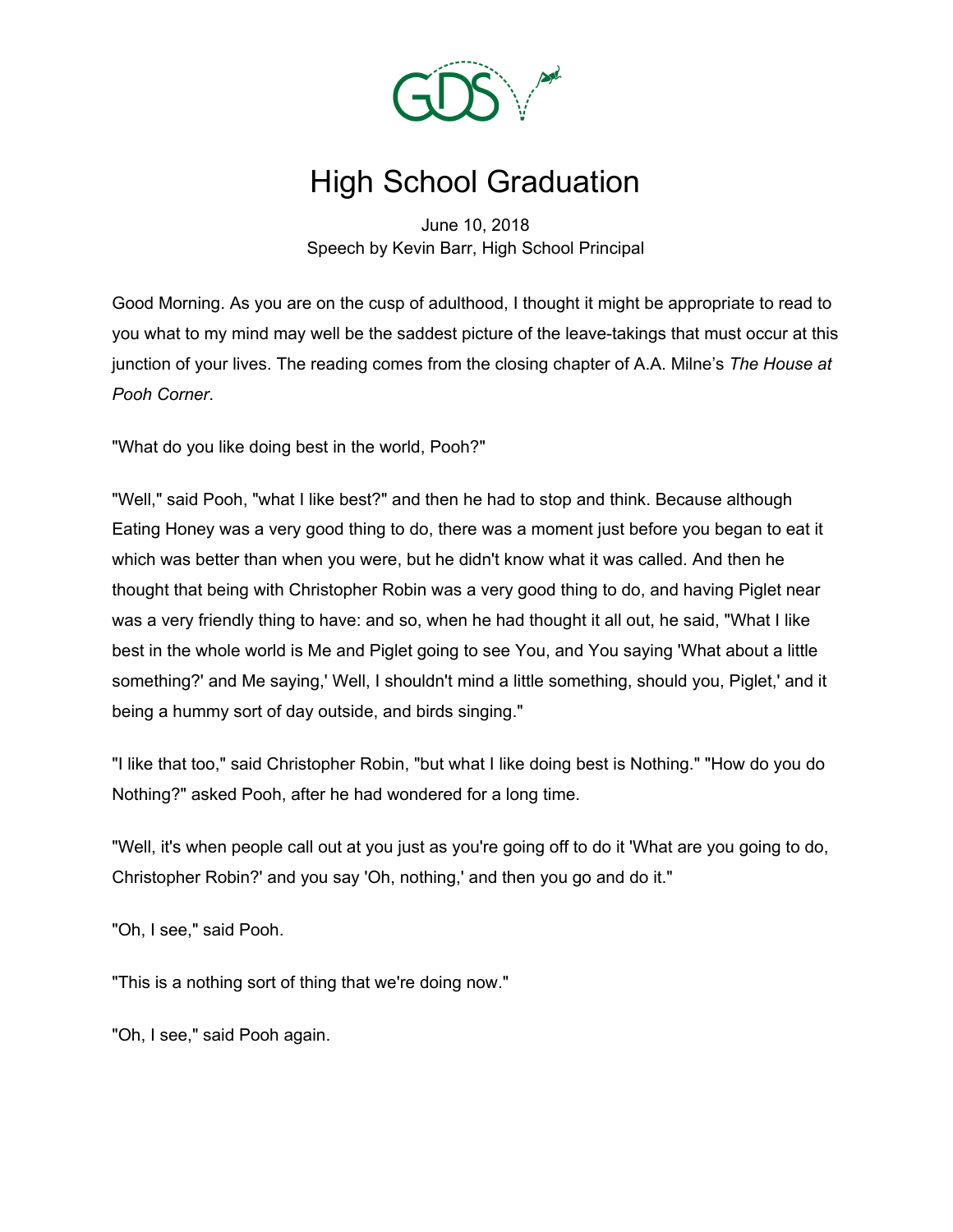"It means just going along, listening to all the things you can't hear, and not bothering."

"Oh!" said Pooh.

They walked on, thinking of This and That, and by-and-by they came to an enchanted place on the very top of the Forest called Galleons Lap. Sitting there they could see the whole world spread out until it reached the sky, and whatever there was all the world over was with them in Galleons Lap. Suddenly Christopher Robin began to tell Pooh about some of the things: People called Kings and Queens and something called Factors, and a place called Europe, and an island in the middle of the sea where no ships came, and how you make a Suction Pump (if you want to), and when Knights were Knighted, and what comes from Brazil. And Pooh, his back against a tree and his paws folded in front of him, said "Oh!" and "I didn't know," and thought how wonderful it would be to have a Real Brain which could tell you things. And by-and-by Christopher Robin came to an end of the things, and was silent, and he sat there looking out over the world, and wishing it wouldn't stop.

But Pooh was thinking too, and he said suddenly to Christopher Robin: "Is it a very Grand thing to be an Afternoon, what you said?"

"A what?" said Christopher Robin lazily, as he listened to something else.

"On a horse," explained Pooh.

## "A Knight?"

"Oh, was that it?" said Pooh. "I thought it was a--Is it as Grand as a King and Factors and all the other things you said?"

"Well, it's not as grand as a King," said Christopher Robin, and then, as Pooh seemed disappointed, he added quickly, "but it's grander than Factors."

## "Could a Bear be one?"

"Of course he could!" said Christopher Robin. "I'll make you one." And he took a stick and touched Pooh on the shoulder, and said, "Rise, Sir Pooh de Bear, most faithful of all my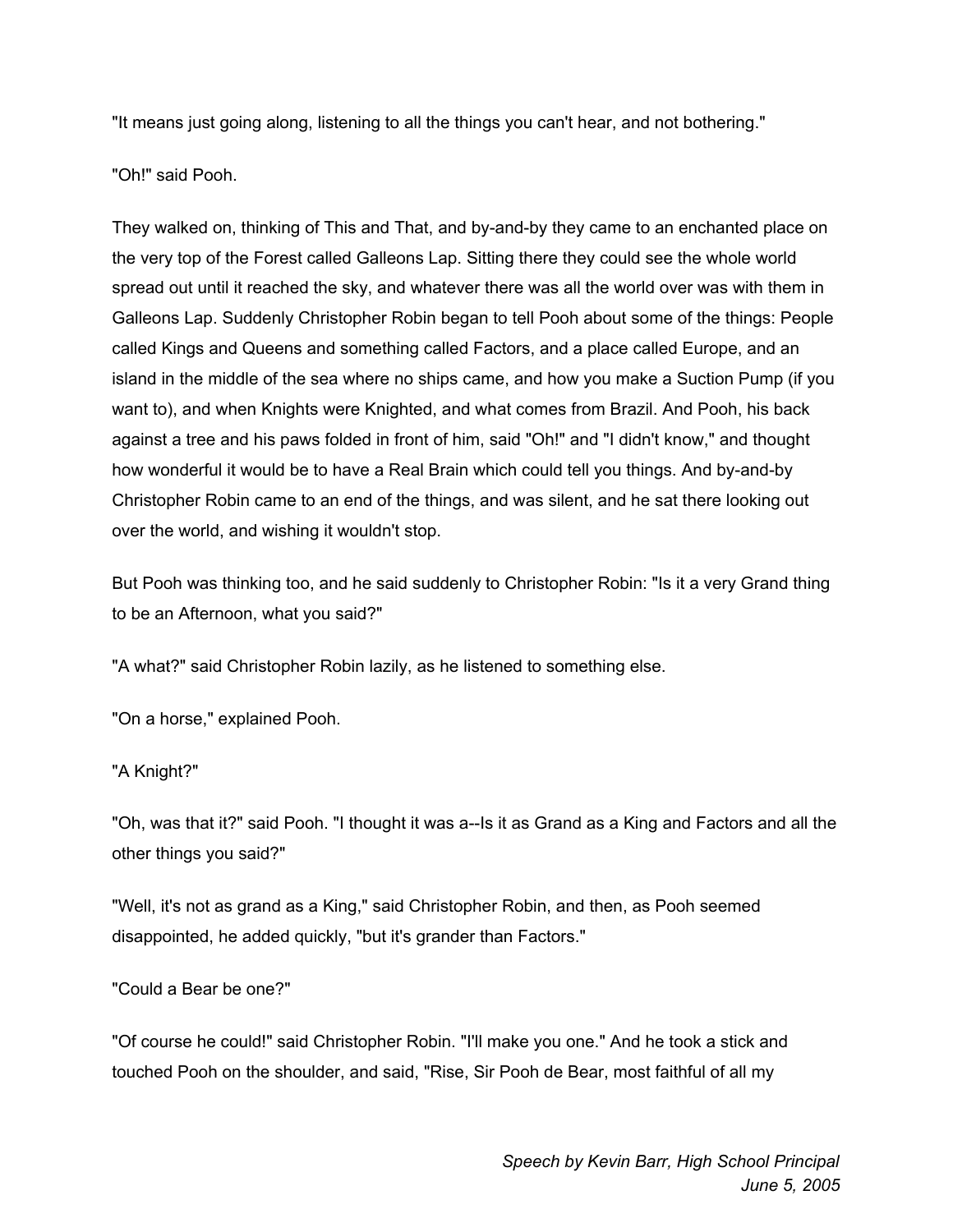Knights."

So Pooh rose and sat down and said "Thank you," which is a proper thing to say when you have been made a Knight, and he went into a dream again, in which he and Sir Pump and Sir Brazil and Factors lived together with a horse, and were faithful Knights (all except Factors, who looked after the horse) to Good King Christopher Robin . . . and every now and then he shook his head, and said to himself, "I'm not getting it right." Then he began to think of all the things Christopher Robin would want to tell him when he came back from wherever he was going to, and how muddling it would be for a Bear of Very Little Brain to try and get them right in his mind. "So, perhaps," he said sadly to himself, "Christopher Robin won't tell me any more," and he wondered if being a Faithful Knight meant that you just went on being faithful without being told things.

Then, suddenly again, Christopher Robin, who was Still looking at the world with his chin in his hands, called out "Pooh!"

"Yes?" said Pooh.

"When I'm--when-- Pooh!"

"Yes, Christopher Robin?"

"I'm not going to do Nothing any more."

"Never again?"

"Well, not so much. They don't let you."

Pooh waited for him to go on, but he was silent again.

"Yes, Christopher Robin?" said Pooh helpfully.

"Pooh, when I'm--you know--when I'm not doing Nothing, will you come up here sometimes?"

"Just Me?"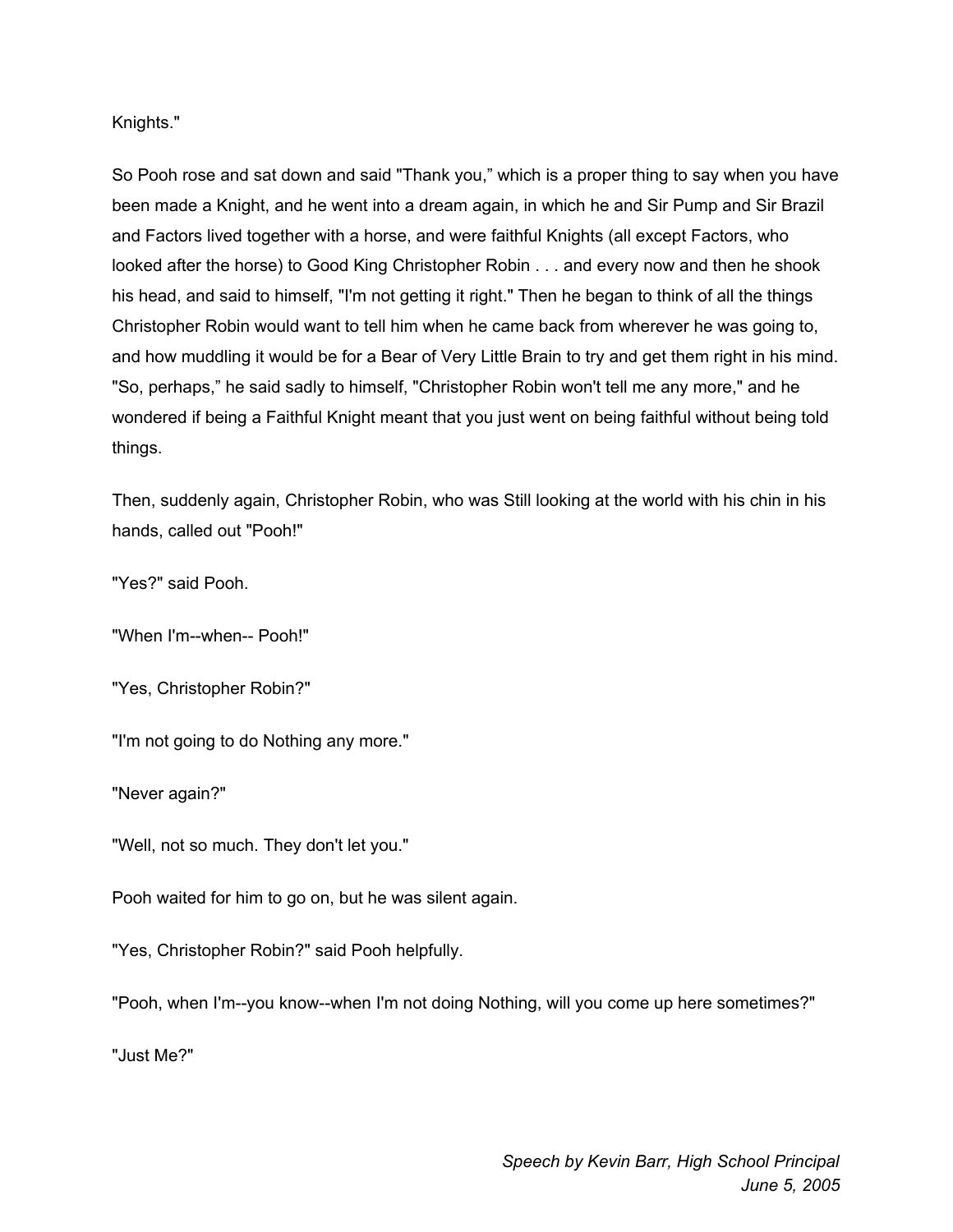"Yes, Pooh."

"Will you be here too?"

"Yes, Pooh, I will be really. I promise I will be, Pooh."

"That's good," said Pooh.

"Pooh, promise you won't forget about me, ever. Not

even when I'm a hundred."

Pooh thought for a little.

"How old shall I be then?"

"Ninety-nine."

Pooh nodded.

"I promise," he said.

Still with his eyes on the world Christopher Robin put out a hand and felt for Pooh's paw. "Pooh," said Christopher Robin earnestly, "if I--if I'm not quite" he stopped and tried again --". Pooh, whatever happens, you will understand, won't you?"

"Understand what?"

"Oh, nothing." He laughed and jumped to his feet. "Come on!"

"Where?" said Pooh.

"Anywhere," said Christopher Robin.

So they went off together. But wherever they go, and whatever happens to them on the way, in that enchanted place on the top of the Forest a little boy and his Bear will always be playing.